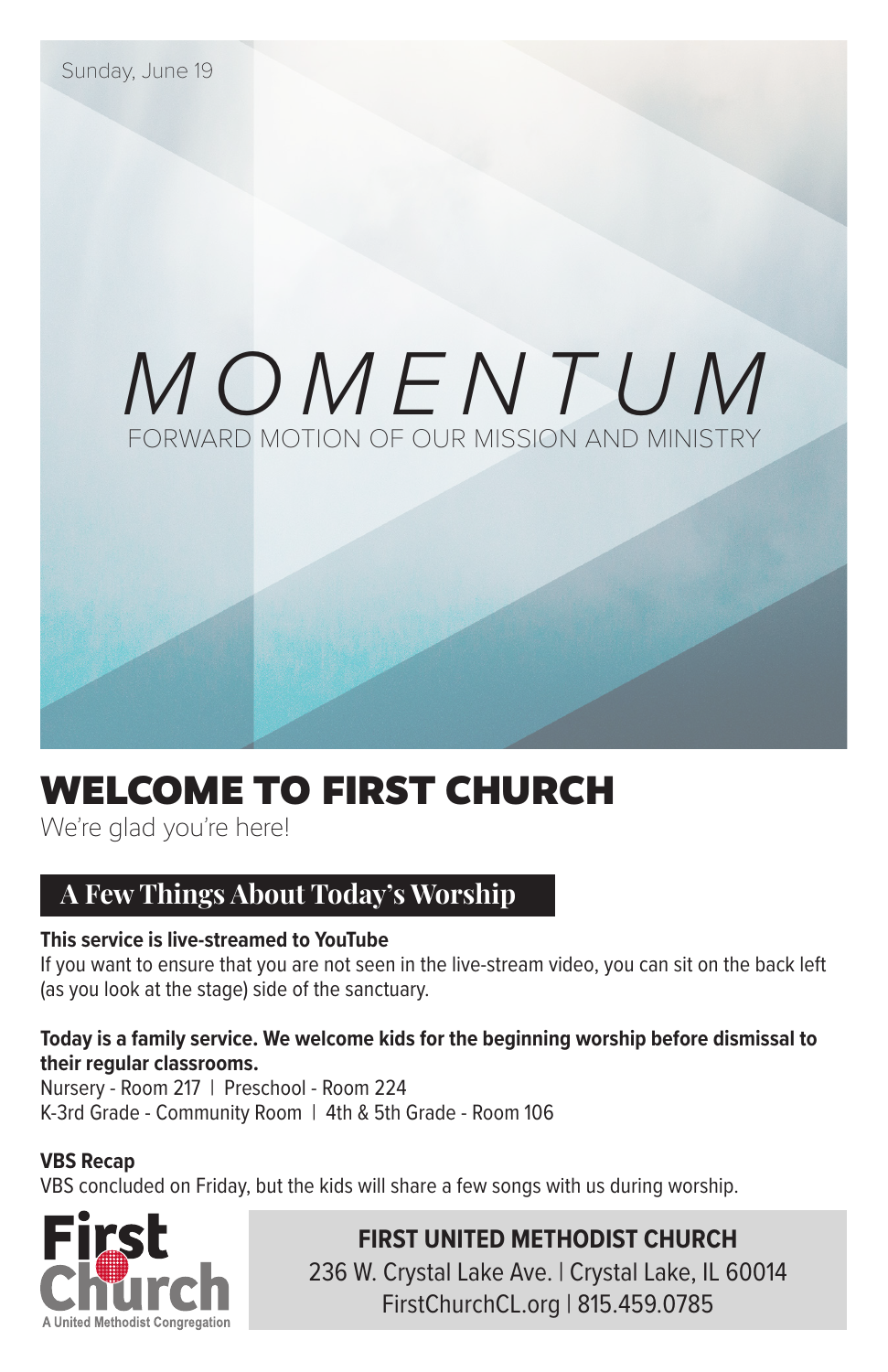## Worship Today

#### **FATHER'S DAY VIDEO**

#### **PRELUDE**

Ching-Yun, Huang, Pianist

#### **WELCOME & GREETING**

#### **CHILDREN'S MESSAGE**

#### **VBS SONG**

#### **SCRIPTURE & PRAYER**

Malachai 3:10-12 Isaac Mahler, Director of Youth Ministry

#### **SCRIPTURE & MESSAGE**

Acts 4:32-37 Pastor Lisa Kruse-Safford

#### **OFFERING -** see *WAYS TO GIVE* section below

"My Jesus" - by Anne Wilson performed by Amy MacCrindle

#### **MINISTRY HIGHLIGHTS**

#### **CLOSING SONG**

"Take My Life And Let It Be"....................................................................... hymn #399

#### **BLESSING**

#### *WAYS TO GIVE*

1. On your way in and out of worship today, you'll see a small brown box on the registration table. You can leave your gifts/offerings in there.

2. If you prefer to manage your giving electronically, you can give online at

FirstChurchCL.org/giving. There you can set up a one-time or recurring gift.

3. If you'd like to give *right now* as you're reading this, text "GIVE236" to 73256 and follow the prompts.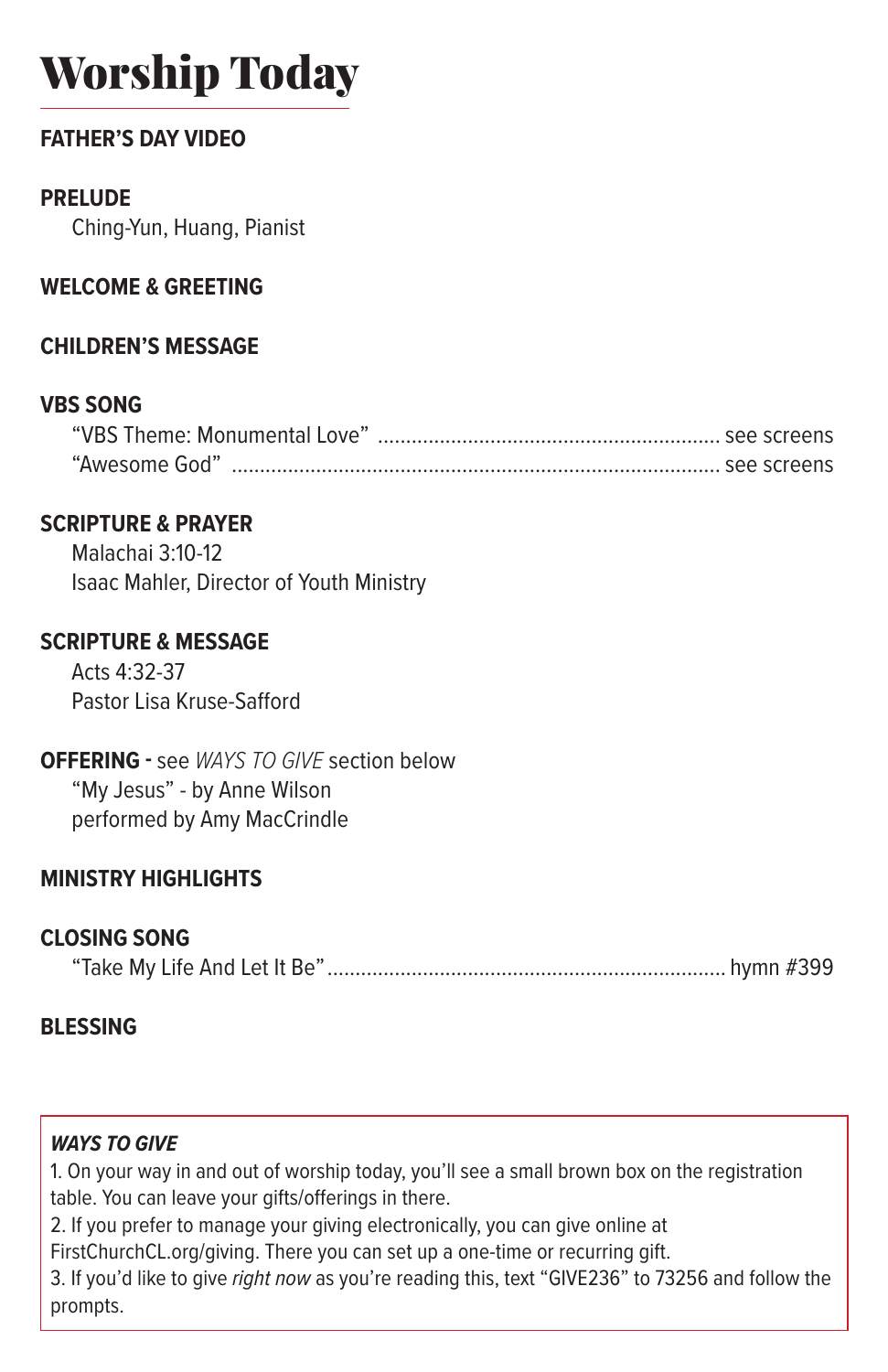### **NEWS & EVENTS**

#### **NEW - Summoned2Serve 2022 – We're Back!**

S2S 2022 is back this year with a fully in-person gathering at McHenry County College on Sunday, August 7 from 9:30 a.m. to 12 noon. We'll again be partnering with our friends at Kids Around The World to pack 100,000 meals for those in need outside of the U.S. And, we'll have other opportunities to serve our local community. More info will follow in the coming weeks, but for now, save that date!

#### **NEW - Summer Science Camp (Registration Open) |** July 6, 13, & 20

Kids do real science as real scientists. Age-appropriate versions of every project make science fun for preschool and elementary students. Biblical truth + hands-on science exploration make for unforgettable faith lessons at First Church Summer Science Camp. For more details and registration, check our weekly newsletter or on our website.

#### **NEW - Stephen Ministry Fall 2022 Class**

Stephen Ministers are trained to walk alongside hurting people and help them by listening, encouraging, praying, and offering consistent support. Stephen Ministers are compassionate, full of faith, skilled and trustworthy, all while maintaining confidentiality. A fall class at First Church is starting September 9, and will meet for eight sessions on Saturday mornings from 9 a.m. to 12:30 p.m. There will be a commissioning for new ministers on Sunday, October 23. Please contact Steve Pruss at 248-978-6799 or hubmar71@gmail.com if you are interested in participating in this fall's class.

#### **Dorcas Circle Picnic |** Wednesday, June 22 | 1 p.m. | First Church, courtyard

Mark your calendar for June 22 for a picnic in the newly decorated courtyard! Dorcas Circle will be meeting in the fresh air if the weather is nice (In case of rain, we will be in the Community Room). All visitors and guests welcome at 1 p.m. Dessert and beverage will be provided, but bring a sandwich to start the picnic (we will have extra sandwiches, just in case!). The day will be for visiting and eating and a devotional time as we enjoy the flowers!

#### **Habitat Build Day |** Saturday, June 25 | 8:30 a.m. - 3:30 p.m. | register online

Our next build day for Habitat For Humanity is Saturday, June 25. No experience is needed to work alongside other building homes for families in Crystal Lake. Sign-up instructions are available on our website and weekly newsletter.

#### **Emmaus Gathering | Saturday, June 25 | 5 p.m.**

First Church will be hosting an upcoming Emmaus gathering on Saturday, June 25th. All are invited: those who have attended Walk to Emmaus, those who are curious about attending, and those who simply want an opportunity to worship with others beyond our congregation. Worship will be in the sanctuary at 5 p.m. followed by a dinner in Wesley Hall. If you are interested in attending, please send an email to Julie Rowland at juliebug65@aol.com. Hope to see you there!